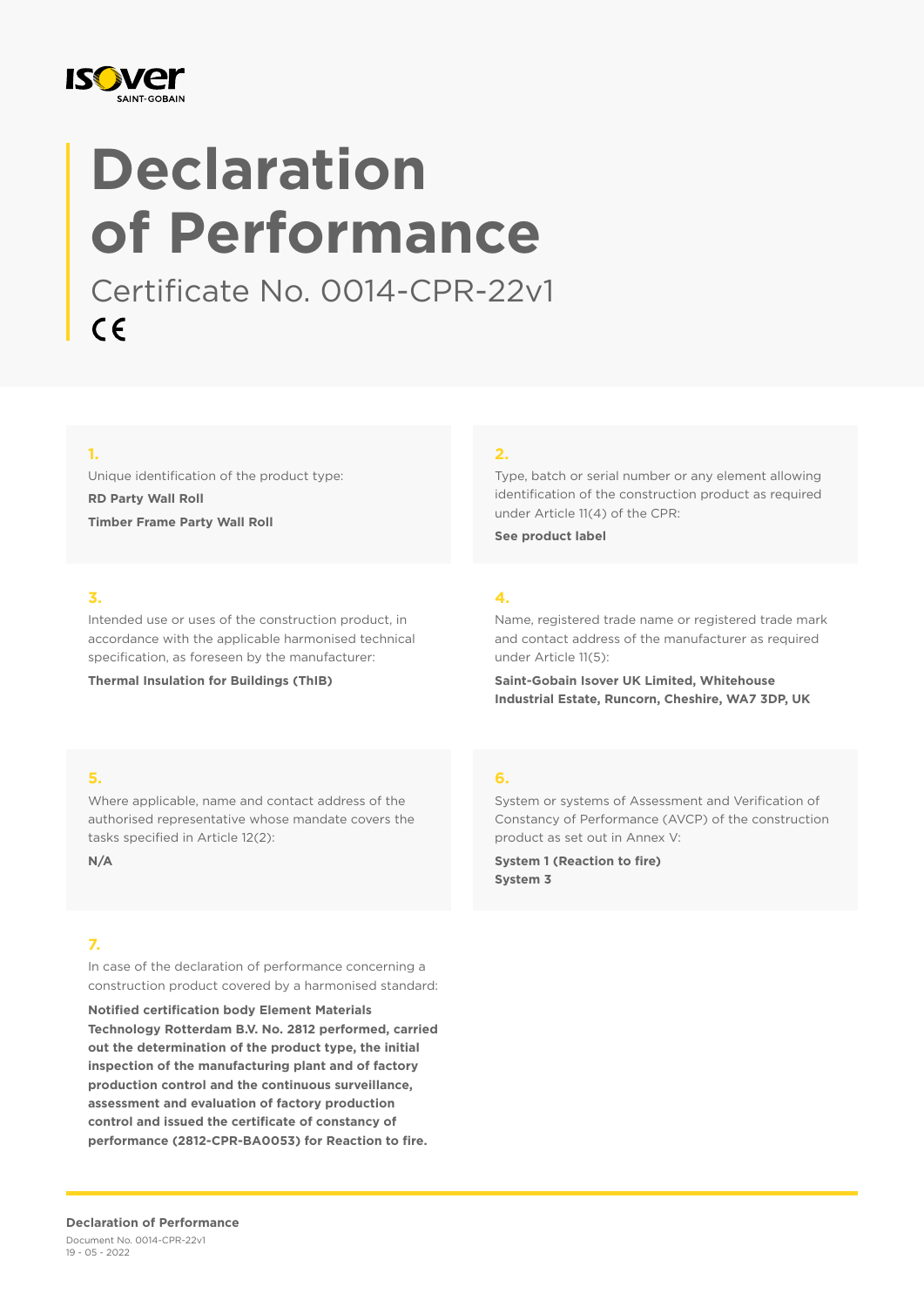# **8. Declared performance**

# Harmonised Technical Standard: EN 13162:2012 + A1:2015

| <b>Essential characteristics</b>                                                       | Performance                                    | Unit       | <b>Declared performance</b> |       |       |       |  |
|----------------------------------------------------------------------------------------|------------------------------------------------|------------|-----------------------------|-------|-------|-------|--|
| <b>Product name</b>                                                                    |                                                |            | RD Party Wall Roll          |       |       |       |  |
| <b>Reaction to fire</b>                                                                |                                                | Euroclass  | A1                          |       |       |       |  |
| Release of dangerous substances to<br>the indoor environment                           | Release of dangerous substances (e)            |            | <b>NPD</b>                  |       |       |       |  |
| Acoustic absorption index                                                              | Sound absorption                               |            | <b>NPD</b>                  |       |       |       |  |
| Impact noise transmission index                                                        | Dynamic stiffness                              |            | <b>NPD</b>                  |       |       |       |  |
|                                                                                        | Thickness                                      |            | <b>NPD</b>                  |       |       |       |  |
|                                                                                        | Compressibility                                |            | <b>NPD</b>                  |       |       |       |  |
|                                                                                        | Air flow resistivity                           |            | <b>NPD</b>                  |       |       |       |  |
| Direct airborne sound insulation index                                                 | Air flow resistivity                           |            | <b>NPD</b>                  |       |       |       |  |
| Continuous glowing combustion                                                          | Continuous glowing combustion (e)              |            | <b>NPD</b>                  |       |       |       |  |
| <b>Thermal resistance</b>                                                              | Thermal resistance                             | $m^2$ .K/W | 2.05                        | 2.75  | 3.45  | 4.15  |  |
|                                                                                        | Thermal conductivity                           | W/(m.K)    | 0.036                       | 0.036 | 0.036 | 0.036 |  |
|                                                                                        | Thickness                                      | mm         | 75                          | 100   | 125   | 150   |  |
|                                                                                        | Thickness class                                |            | T3                          | T3    | T3    | T3    |  |
| <b>Water permeability</b>                                                              | Short term water absorption                    |            | <b>NPD</b>                  |       |       |       |  |
|                                                                                        | Long term water absorption                     |            | <b>NPD</b>                  |       |       |       |  |
| Water vapour permeability                                                              | Water vapour transmission                      |            | <b>NPD</b>                  |       |       |       |  |
| Compressive strength                                                                   | Compressive stress<br>or compressive strength  |            | <b>NPD</b>                  |       |       |       |  |
|                                                                                        | Point load                                     |            | <b>NPD</b>                  |       |       |       |  |
| Durability of Reaction to fire against<br>heat, weathering, ageing/degradation         | Durability characteristics (a)                 | Euroclass  | A1                          |       |       |       |  |
| Durability of thermal resistance against<br>heat, weathering, ageing/degradation       | Thermal resistance (b)                         | $m^2$ .K/W | 2.05                        | 2.75  | 3.45  | 4.15  |  |
|                                                                                        | Thermal conductivity (b)                       | W/(m.K)    | 0.036                       | 0.036 | 0.036 | 0.036 |  |
|                                                                                        | Durability characteristics (c)                 |            | <b>NPD</b>                  |       |       |       |  |
| Tensile/flexural strength                                                              | Tensile strength perpendicular<br>to faces (d) |            | <b>NPD</b>                  |       |       |       |  |
| Durability of compressive strength<br>against heat, weathering, ageing/<br>degradation | Compresive creep                               |            | <b>NPD</b>                  |       |       |       |  |

**NPD** No Performance Determined

**(a)** No change in Reaction to fire properties for mineral wool products. The fire performance of mineral wool does not deteriorate with time. The Euroclass classification of the product is related to the organic content, which cannot increase with time.

**(b)** Thermal conductivity of mineral wool products does not change with time.

**(c)** For dimensional stability thickness only.

**(d)** This characteristic also covers handling and installation.

**(e)** European test methods are under development.

#### **Declaration of Performance**

Document No. 0014-CPR-22v1 19 - 05 - 2022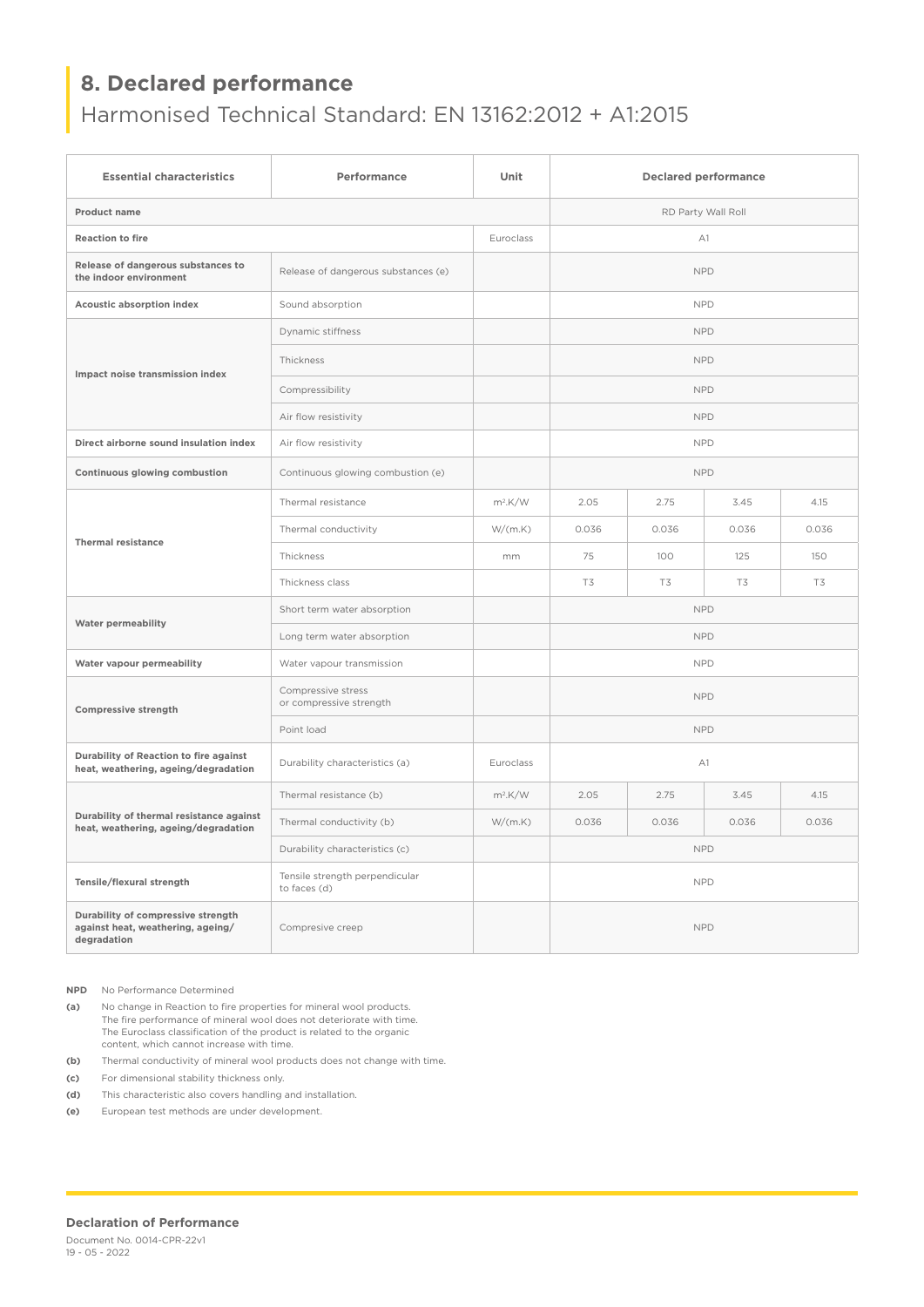# **8. Declared performance**

# Harmonised Technical Standard: EN 13162:2012 + A1:2015

| <b>Essential characteristics</b>                                                       | Performance                                    | Unit                         | <b>Declared performance</b> |       |       |  |  |  |
|----------------------------------------------------------------------------------------|------------------------------------------------|------------------------------|-----------------------------|-------|-------|--|--|--|
| <b>Product name</b>                                                                    |                                                | Timber Frame Party Wall Roll |                             |       |       |  |  |  |
| <b>Reaction to fire</b>                                                                |                                                | Euroclass                    | A1                          |       |       |  |  |  |
| Release of dangerous substances to<br>the indoor environment                           | Release of dangerous substances (e)            |                              | <b>NPD</b>                  |       |       |  |  |  |
| <b>Acoustic absorption index</b>                                                       | Sound absorption                               |                              | <b>NPD</b>                  |       |       |  |  |  |
| Impact noise transmission index                                                        | Dynamic stiffness                              |                              | <b>NPD</b>                  |       |       |  |  |  |
|                                                                                        | Thickness                                      |                              | <b>NPD</b>                  |       |       |  |  |  |
|                                                                                        | Compressibility                                |                              | <b>NPD</b>                  |       |       |  |  |  |
|                                                                                        | Air flow resistivity                           |                              | <b>NPD</b>                  |       |       |  |  |  |
| Direct airborne sound insulation index                                                 | Air flow resistivity                           |                              | <b>NPD</b>                  |       |       |  |  |  |
| Continuous glowing combustion                                                          | Continuous glowing combustion (e)              |                              | <b>NPD</b>                  |       |       |  |  |  |
| <b>Thermal resistance</b>                                                              | Thermal resistance                             | $m^2$ .K/W                   | 1.35                        | 2.05  | 2.75  |  |  |  |
|                                                                                        | Thermal conductivity                           | W/(m.K)                      | 0.036                       | 0.036 | 0.036 |  |  |  |
|                                                                                        | Thickness                                      | mm                           | 50                          | 75    | 100   |  |  |  |
|                                                                                        | Thickness class                                |                              | T3                          | T3    | T3    |  |  |  |
| <b>Water permeability</b>                                                              | Short term water absorption                    |                              | <b>NPD</b>                  |       |       |  |  |  |
|                                                                                        | Long term water absorption                     |                              | <b>NPD</b>                  |       |       |  |  |  |
| Water vapour permeability                                                              | Water vapour transmission                      |                              | <b>NPD</b>                  |       |       |  |  |  |
| <b>Compressive strength</b>                                                            | Compressive stress<br>or compressive strength  |                              | <b>NPD</b>                  |       |       |  |  |  |
|                                                                                        | Point load                                     |                              | <b>NPD</b>                  |       |       |  |  |  |
| Durability of Reaction to fire against<br>heat, weathering, ageing/degradation         | Durability characteristics (a)                 | Euroclass                    | A1                          |       |       |  |  |  |
| Durability of thermal resistance against<br>heat, weathering, ageing/degradation       | Thermal resistance (b)                         | $m^2$ .K/W                   | 1.35                        | 2.05  | 2.75  |  |  |  |
|                                                                                        | Thermal conductivity (b)                       | W/(m.K)                      | 0.036                       | 0.036 | 0.036 |  |  |  |
|                                                                                        | Durability characteristics (c)                 |                              | <b>NPD</b>                  |       |       |  |  |  |
| Tensile/flexural strength                                                              | Tensile strength perpendicular<br>to faces (d) |                              | <b>NPD</b>                  |       |       |  |  |  |
| Durability of compressive strength<br>against heat, weathering, ageing/<br>degradation | Compresive creep                               |                              | <b>NPD</b>                  |       |       |  |  |  |

**NPD** No Performance Determined

**(a)** No change in Reaction to fire properties for mineral wool products. The fire performance of mineral wool does not deteriorate with time. The Euroclass classification of the product is related to the organic content, which cannot increase with time.

**(b)** Thermal conductivity of mineral wool products does not change with time.

**(c)** For dimensional stability thickness only.

**(d)** This characteristic also covers handling and installation.

**(e)** European test methods are under development.

#### **Declaration of Performance**

Document No. 0014-CPR-22v1 19 - 05 - 2022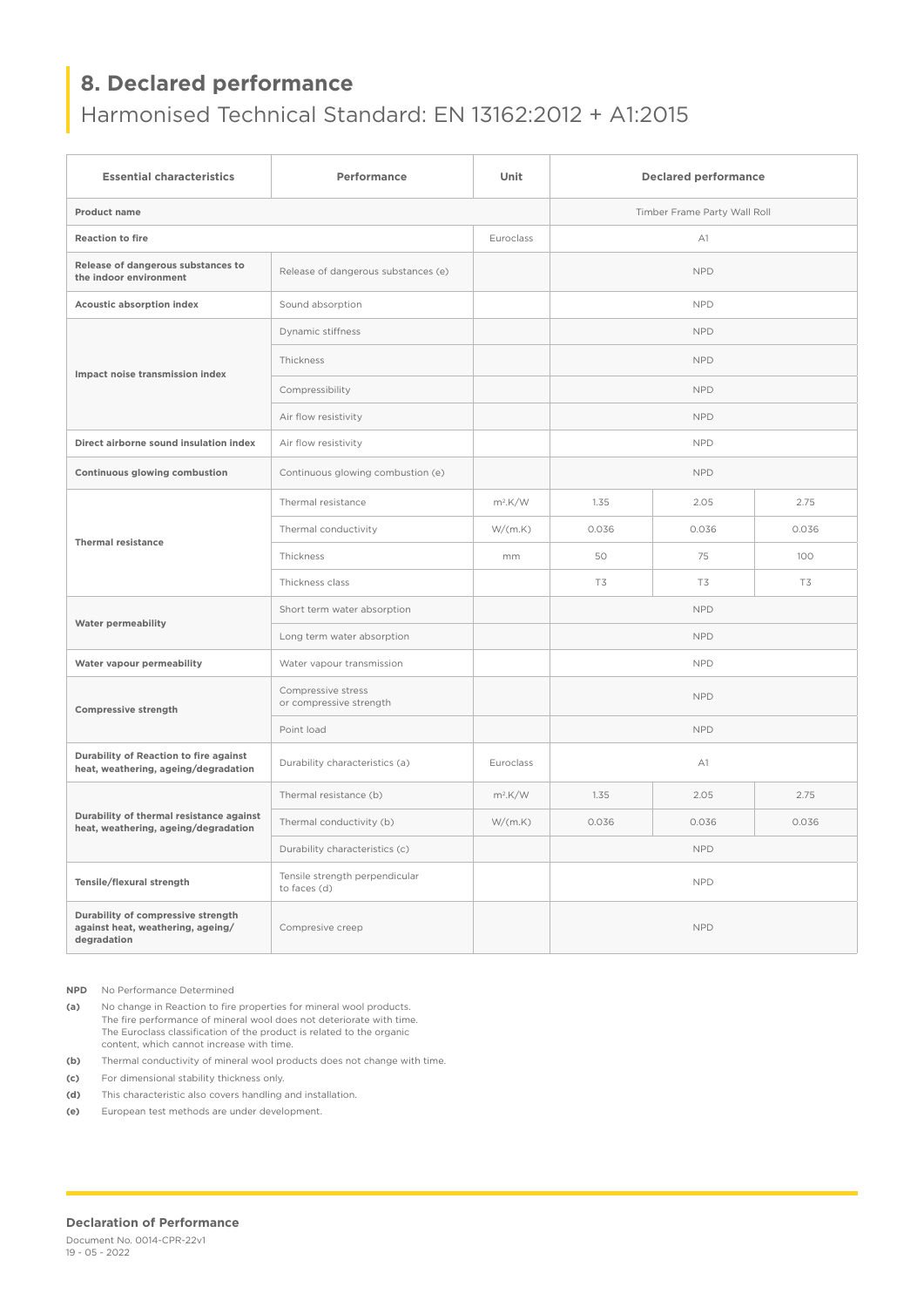## **9.**

The performance of the product identified in points 1 and 2 is in conformity with the declared performance in point 8.

This declaration of performance is issued under the sole responsibility of the manufacturer identified in point 4.

Signed for and on behalf of the manufacturer by:

Dan of Die

**Dean O'Sullivan**, Managing Director Runcorn. 19th May 2022